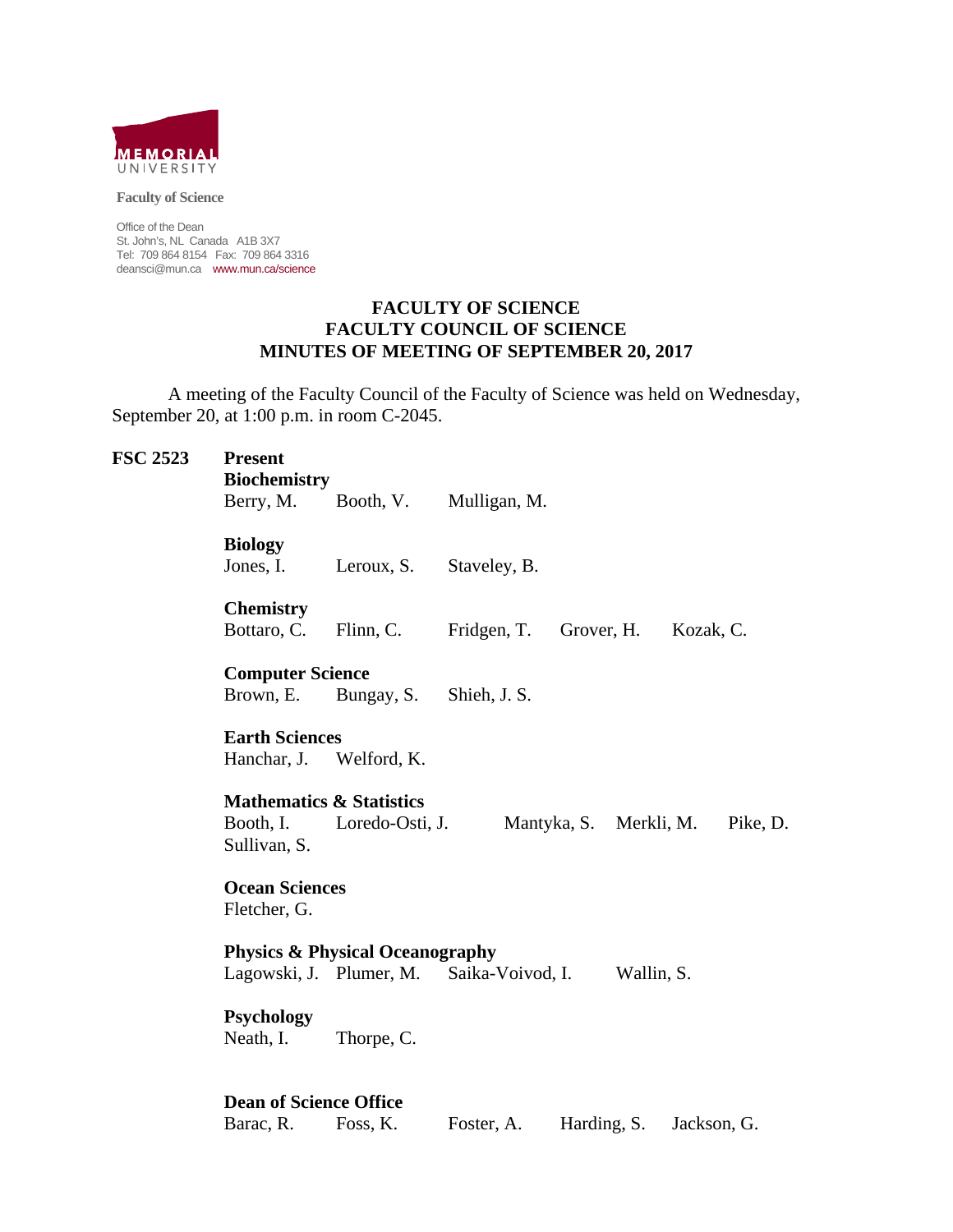Mackenzie, T. Zedel, L.

**Geography** 

Edinger, E.

- **FSC 2524 Regrets** Kerton, F. Poduska, K. Todd, A.
- **FSC 2525 Adoption of Minutes Moved:** Minutes of April 19, 2017, meeting be adopted (Flinn/Sullivan). **Carried.**
- **FSC 2526 Business Arising:** None
- **FSC 2527 Correspondence:** None

# **FSC 2528 Reports of Standing Committees:**

## **A. Undergraduate Studies Committee:**

Report presented by Shannon Sullivan, Chair, Undergraduate Studies **Committee** 

Shannon Sullivan reminded council members that the deadline for calendar changes is approaching. Based on the deadline for Senate, any proposed changes would have to be presented at the Faculty of Science Faculty Council by the December 6, 2017 meeting. The Science Committee on Undergraduate Studies requires four weeks for consultation on calendar changes, so submissions for changes should be worked on now.

- **a) Moved:** Department of Earth Sciences, calendar change, EASC 2702, Sedimentology and Stratigraphy. (Sullivan/Hanchar). **Carried.**
- **b)** i) **Moved:** Department of Physics and Physical Oceanography, proposal for new course, PHYS 3050, Introduction to Biophysics (Sullivan/Lagowski). **Carried.**

ii) **Moved:** Department of Physics and Physical Oceanography, calendar changes to the Joint Honours Physics and Applied Mathematics program (Sullivan/Lagowski). **Carried.**

**c)** i) **Moved:** Department of Chemistry, calendar changes, CHEM 2400 and 2401 (Sullivan/Fridgen).

**Amendment to the motion:** Calendar descriptions for CHEM 2400 and 2401 include: "2 hours of *recommended* tutorial weekly" instead of the originally proposed "2 hours of *non-mandatory* tutorial weekly" (Fridgen/Kozak). **Amendment carried.** 

The **amended motion** was **carried**.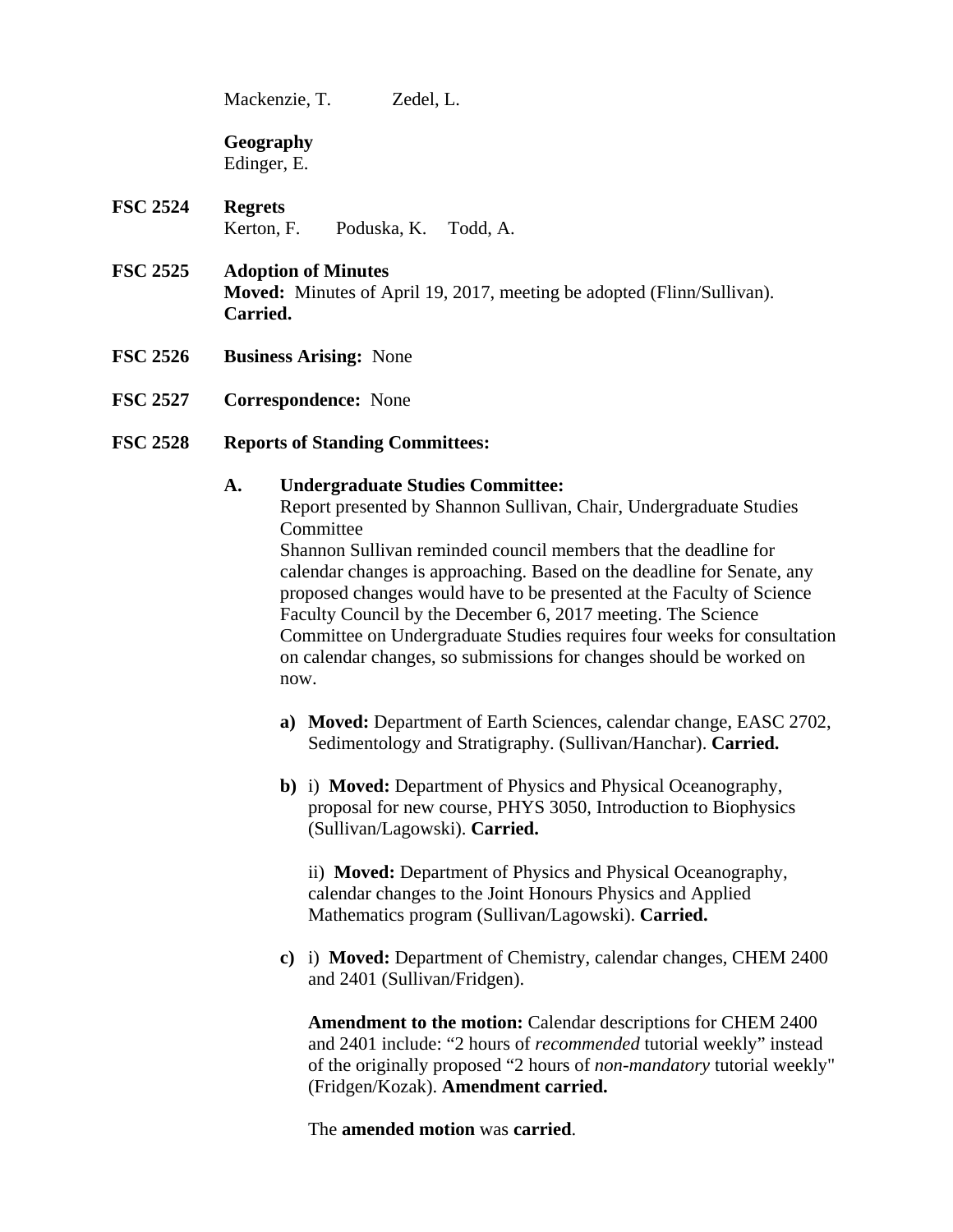ii & iii) **Moved**: Department of Chemistry, calendar changes, special topics courses - CHEM 4150, CHEM 4250, CHEM 4350 and CHEM 4450 (Sullivan/Fridgen). **Carried.** 

Shannon Sullivan reminded council members that the deadline for calendar changes is approaching. Based on the deadline for Senate, any proposed changes would have to be presented at the Faculty of Science Faculty Council by the December 6, 2017 meeting. The Science Committee on Undergraduate Studies requires four weeks for consultation on calendar changes, so submissions for changes should be worked on now.

## **B. Graduate Studies Committee:**

Presented by J.C. Loredo-Osti, Chair, Graduate Studies Committee.

**a.** Aquaculture Program, special topics course, AQUA 6202, Ploidy Manipulation in Aquaculture, presented to council for information purposes only.

## **C. Nominating Committee:**

Presented by Andy Foster.

Andy Foster is the only member of the nominating committee since the committee has been inactive and the Dean of Science office took on this role. The current constitution is outdated and current practice is not following the constitution. To rectify this, Andy Foster will establish an *ad hoc* committee to review and update the constitution and then bring the proposed updates to council for approval. Also, a notice will be sent to the Department Heads seeking members as representatives to other Academic Councils.

It was noted that the current constitution does not include ASM CE's for involvement on committees.

**Moved:** Committee matrix be approved as presented (Foster/Sullivan). **Carried.** 

- **D. Library Committee:** None
- **FSC 2529 Report of Teaching Consultant:** None
- **FSC 2530 Reports of Delegates from Other Councils:** None

#### **FSC 2531 Report of the Dean**

Presented by Mary Courage, Interim Dean of Science.

Update on start up for new hires: In late August, we got confirmation from the VPA that our request for startup funds for 2016-17 was approved. We were given somewhat less than half of the \$320,000 we requested with the balance coming